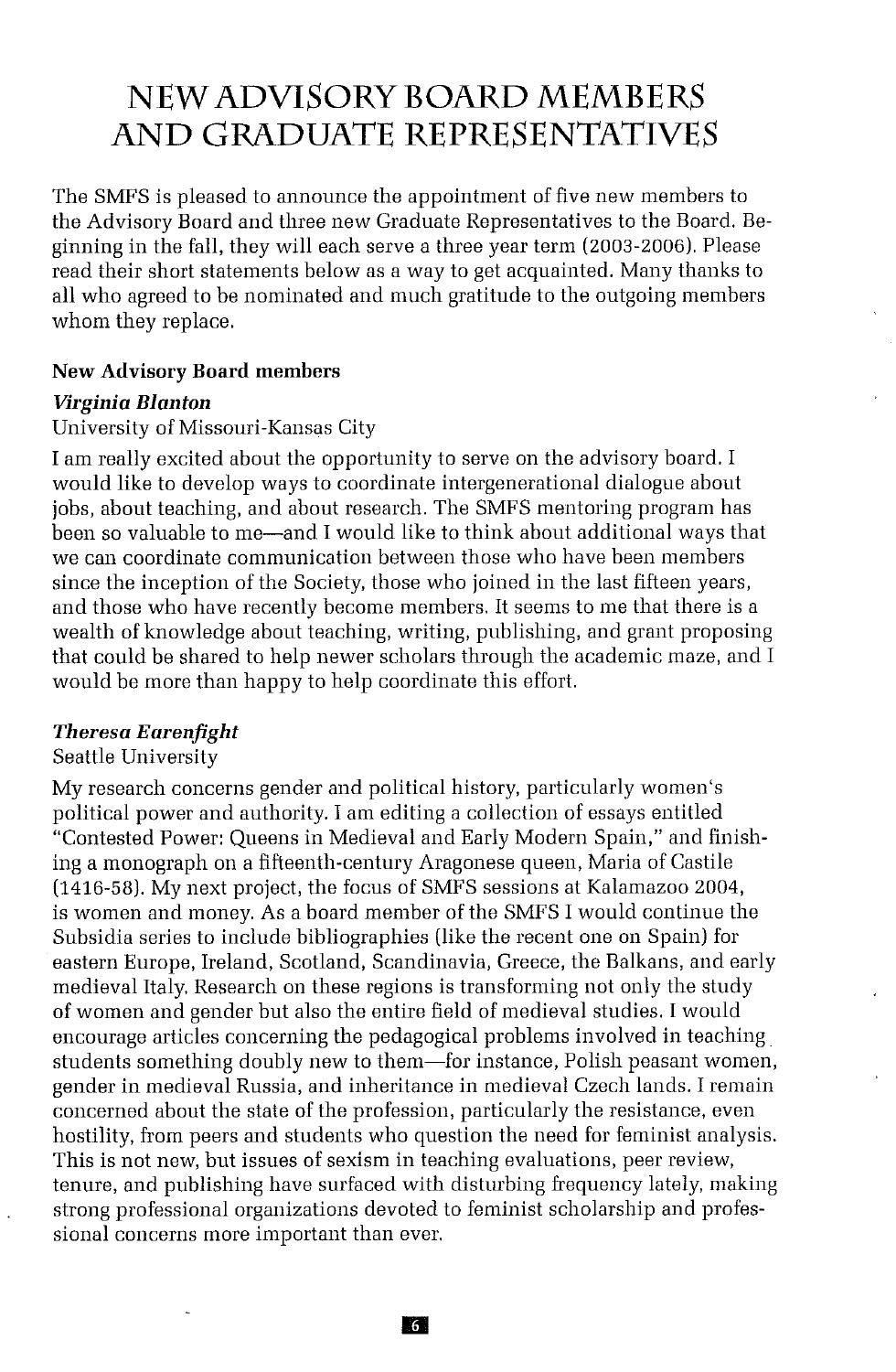## *Susannah* M. *Chewning*

Union County College

I have found the SMFS to be an extremely productive, supportive, and challenging group throughout the years and hope to see it continue to grow with respect to mentoring, support for feminist scholarship, and its position as one of the few organizations within medieval studies that not only encourages but also demands diversity within the academy, My own interests, devotional literature, critical theory, and female spirituality, have always been wellrepresented within Medfem and SMFS. A direction in which I would like to see the Board and the organization go is to continue its broad emphasis on medieval subjects, not only those associated with gender and sexuality but also those which are sometimes perceived as less appealing to feminists and gender scholars but which we teach, study, and continue to pursue. We may all be more-or-less "feminist" in some aspect of our work, but we should also explore our unique approaches to other aspects of academic work, scholarship, pedagogy, and even our relationships within and beyond our institutions.

#### *Felice Lifshitz*

### Florida International University

I am honored to be joining the SMFS Board, In last year's elections, three candidates (including myself), emphasized above all their desire to see the SMFS become more active and visible internationally; one of those candidates, Montserrat Cabre, was elected to the Board. An agenda of increased international visibility and activism is clearly worth pursuing, and I would simply like here to reiterate my commitment to such an approach. The SMFS can make a real difference in the intellectual and professional lives of female and feminist scholars in many different nations and cultural contexts, and I would like to help support such efforts. My own expertise, experience and connections lie primarily in what is now Germany and France, for the vast majority of my own research and publications have concerned the early medieval history of those regions. I am currently writing a study of religious culture and gender ideologies based on eighth-century manuscripts from the Main valley; my most recent publication related to that project is "Demonstrating Gunt(z)a: women, manuscripts and the question of historical 'proof'" in *Vom Nutzen des Scbreibens,* eds. W, Pohl and P, Herold (Vienna, 2002),

#### *Paula Rieder*

## University of Nebraska-Kearney

I got my Ph.D. from U of Illinois, Urbana-Champaign in 2000, I've been an assistant professor in the History department at the University of Nebraska at Kearney since fall 2000. I work on women and religion in society (my dissertation is on churching of women in northern France 1100 to 1500). On the advisory council I would like to promote greater interdisciplinary cooperation and collaboration, especially in areas such as music and art.